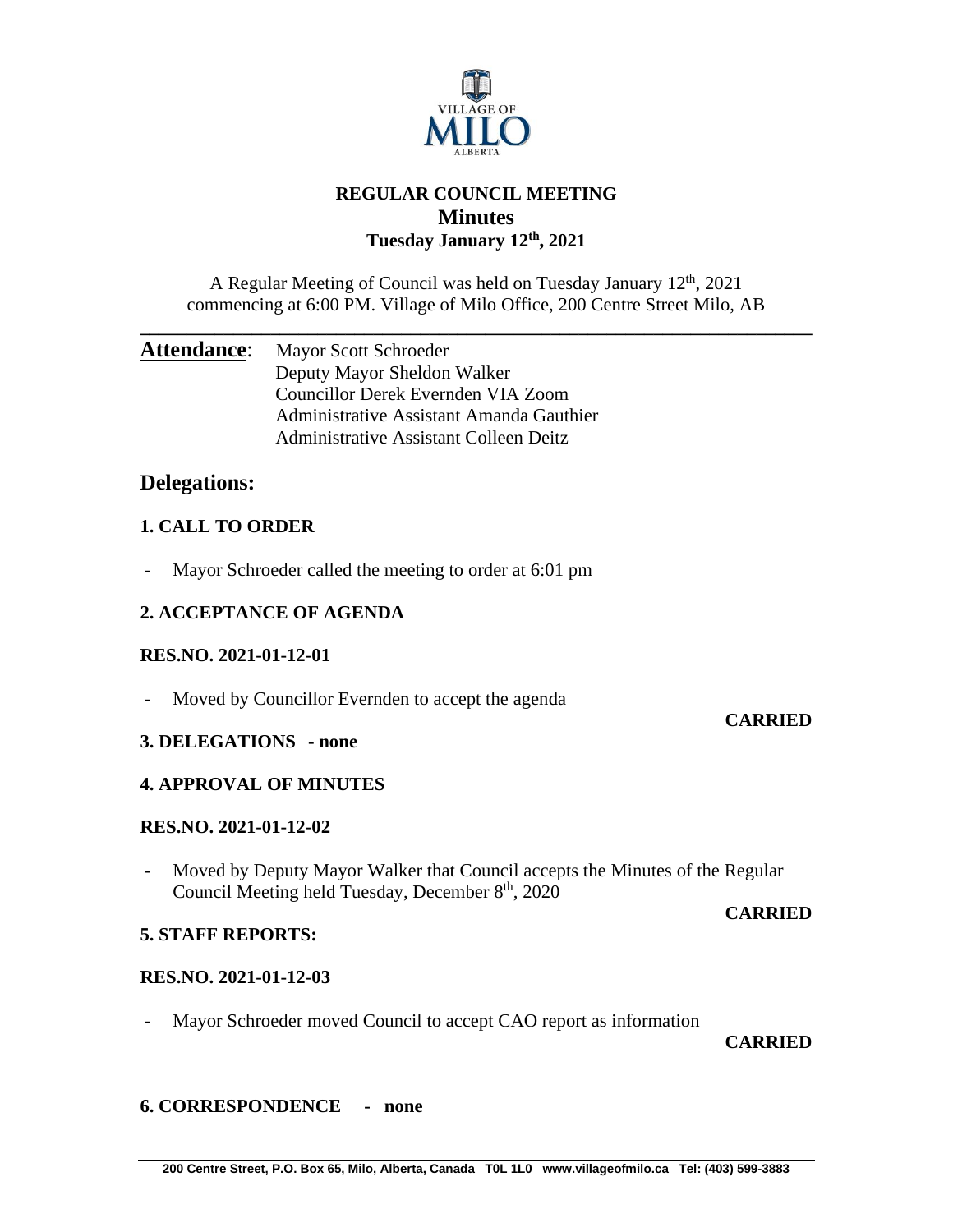

# **7. COUNCIL REPORTS:**

# **RES. NO. 2021-01-12-04**

- Mayor Schroeder is donating his 2020 honorarium for meetings back to the Village operating budget.
- Motioned by Councillor Evernden to accept Council Reports as information

**CARRIED**

# **8. OLD BUSINESS**

## **RES. NO. 2021-01-12-05**

- Deputy Mayor Walker moves SECOND READING of BYLAW #417-20 Community Standards Bylaw with changes as discussed

#### **CARRIED**

## **RES. NO. 2021-01-12-06**

- Mayor Schroeder moves SECOND READING of BYLAW #418-20 Utility Services Bylaw

## **CARRIED**

### **RES. NO. 2021-01-12-07**

- Deputy Mayor Walker moves **THIRD and FINAL READING of BYLAW # 418- 20 Utility Services Bylaw**

**CARRIED**

# **RES. NO. 2021-01-12-08**

Councillor Evernden moves SECOND READING of BYLAW # 419-20 Utility Rates Bylaw

### **CARRIED**

### **RES. NO. 2021-01-12-09**

- Mayor Schroeder moves **THIRD and FINAL READING of BYLAW # 419-20 Utility Rates Bylaw**

**CARRIED**